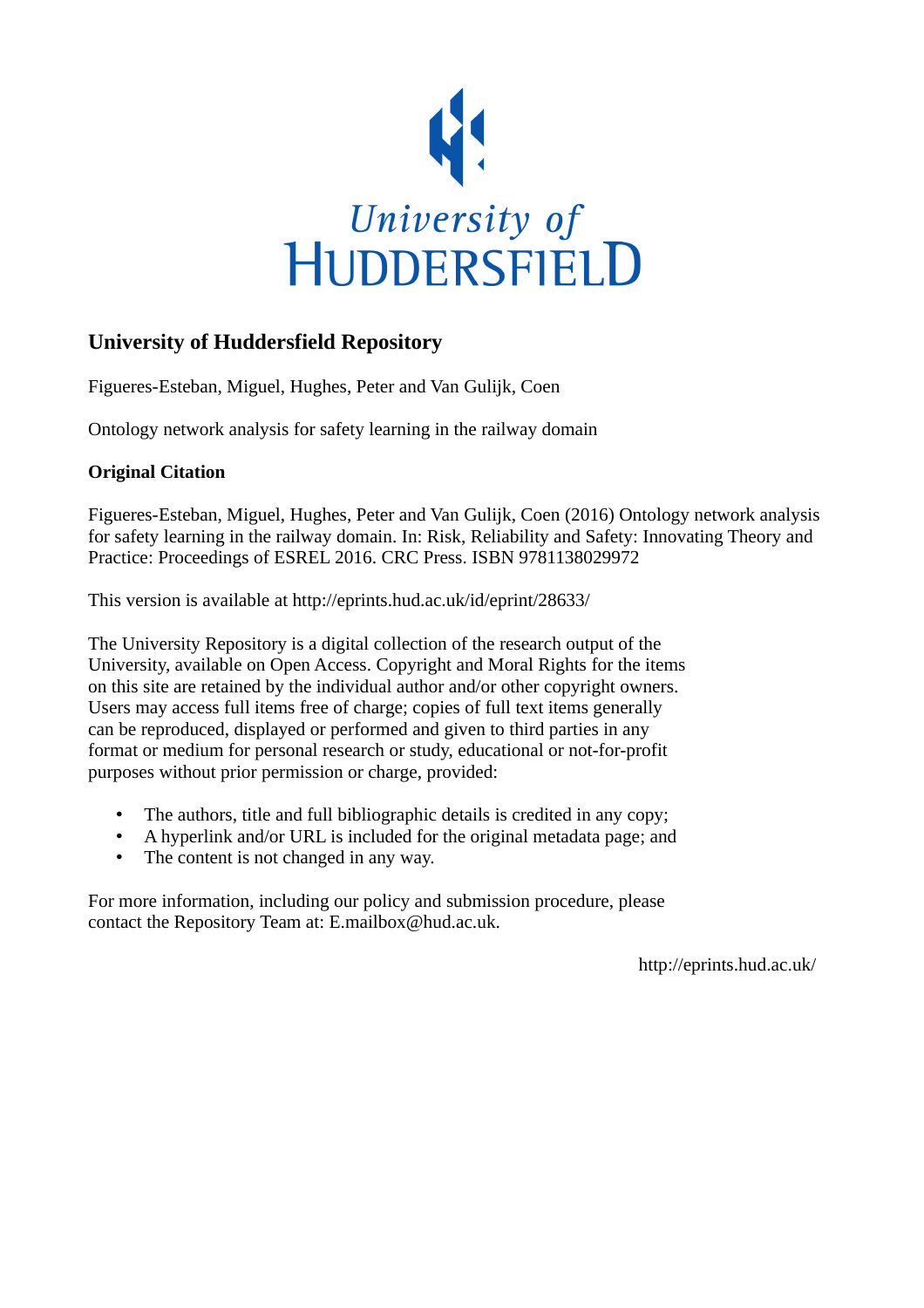#### **Ontology netword analysis for safety learning in the railway domain**

Miguel Figueres-Esteban, Peter Hughes, Coen van Gulijk

Institute of Railway Research, University of Huddersfield, Huddersfield, UK

ABSTRACT: Ontologies have been used in diverse areas such as Knowledge Management (KM), Artificial Intelligence (AI), Natural Language Processing (NLP) and Semantic Web as they allow software applications to integrate, query and reason about concepts and relations within a knowledge domain. For Big Data Risk Analysis (BDRA) in railways, ontologies are a key enabler for obtaining valuable insights into safety from the large amount of data available from the railway. Traditionally, the ontology building has been an entirely manual process that has required a considerable human effort and development time. During the last decade, the information explosion due to the Internet and the need to develop large-scale methods to extract patterns in a systematic way, has given rise the research area of "ontology learning". Despite recent research efforts, ontology learning systems are still struggling with extracting terms (words or multiple-words) from text-based data. This manuscript explores the benefits of visual analytics to support the construction of ontologies for a particular part of railway safety management: possessions. In railways, possession operations are the protection arrangements for engineering work that ensure track workers remain separated from moving trains. A network of terms from possession operations standards is represented to extract the concepts of the ontology that enable the safety learning from events related to possession operations.

## **1 INTRODUCTION**

## *1.1 Knowledge management for safety*

The Big Data Risk Analysis research programme is a joint effort between the University of Huddersfield and RSSB that aims to support safety decision-making for risk analysis using data-analytical techniques. This paper focuses on semi-automated extraction of relevant organisational knowledge based on Visual Analytics, in particular, capturing knowledge for track possession safety. In railways, possession operations are the protection arrangements for engineering work that ensure track workers remain separated from moving trains. Possession management is particularly relevant for this study since it is a safety critical operation - workers' lives are at stake - but there is a large body of documentation within the railway from which to extract information.

## *1.2 The need to capture knowledge*

Railway is a complex system due to the large number of interacting subsystems. Each subsystem can be managed simultaneously by different organisations (e.g. infrastructure managers, operators, manufacturers or maintainers). Furthermore, each organisation can have its own structure (e.g. financial area, health and safety area, resources area or selling area) formed by people of different expertise, skills and competences that change over time and don't necessarily draw from the same jargon. For example, a passenger might be a ticket buyer for an economist but equally, it might be an individual on a moving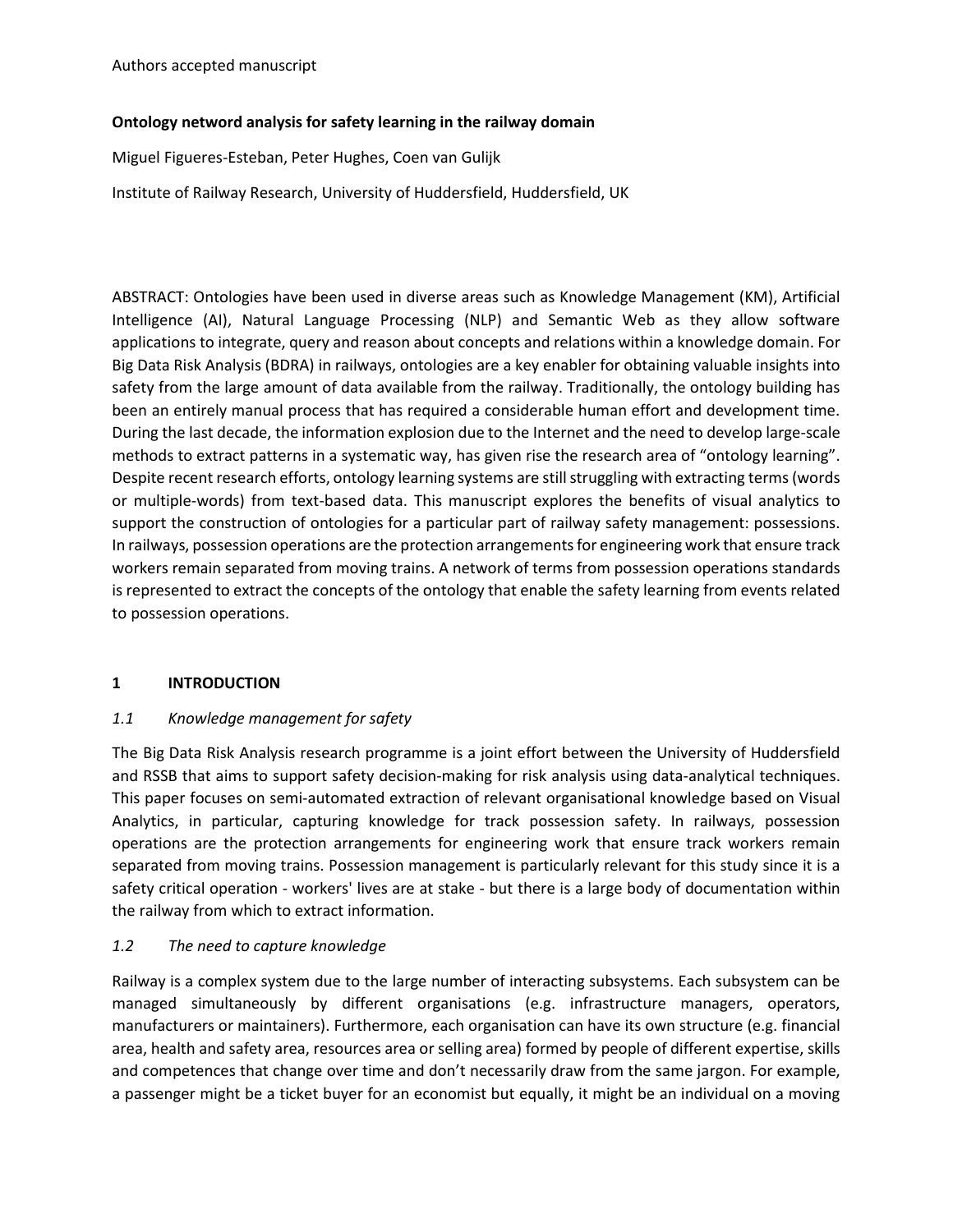train for a safety expert (even if they didn't pay their ticket). Thus, a railway is a rich tapestry of different organisational knowledge, created for different purposes and people in many different contexts.

For that reason it is necessary to organise and manage the heterogeneous knowledge to obtain insight from the large amount data available in different information systems. The most common technique used by computer scientists to represent a common framework of understanding and manage the knowledge is an ontology.

## *1.3 What is an ontology*

A formal, and broadly accepted, definition of an ontology is provided by Gruber (1995):

"An ontology is an explicit specification of a conceptualization."

Guarino et al. (1997) classify ontologies based on the structure and subject of the conceptualization. Different categories of ontologies such as domain ontologies or application ontologies can be found depending on the reusability or specificity of the knowledge.

Ontologies have been used in diverse areas such as Knowledge Management (KM), Artificial Intelligence (AI), Natural Language Processing (NLP) and Semantic Web as they allow software applications to integrate, query and reason about concepts and relations within a knowledge domain. For instance, Bloehdorn & Hotho (2004) demonstrate statistically significant improvements on a text classification task with the use of an ontology. In the railway domain, the FP6 European Integrail project (http://www.integrail.eu/) and the RailML community (http://www.railml.org) proved the utility of ontologies in the communication and integration of data through railway information systems (Van Gulijk & Figueres-Esteban 2016).

For BDRA, ontologies are a key enabler not only to perform risk analysis, but also for search engine processes (queries), data integration from heterogeneous databases and analysis of text in railway safety documentation (Van Gulijk et al. 2015).

## *1.4 Ontology learning*

Ontology building has been traditionally a manual process that requires considerable effort from knowledge engineers and domain experts. During the last decade, the information explosion due to the Internet and the need to develop large-scale methods to extract patterns in a systematic way, has given rise the research area of "ontology learning" (Maedche & Staab 2001).

Figure 1 provides an overview of the steps for building an ontology in the BDRA program. Each stage of the process creates an ontology at a different level of abstraction, encoding knowledge of different expressiveness and specificity. The first steps create lightweight ontologies that define the main concepts of an ontology (e.g. extracting terms and building glossaries and thesauruses) and their taxonomical relationships (e.g. building UML class diagrams). The last steps are focused on heavyweight ontologies that represent non-taxonomical relationships using formal languages and ontology languages (e.g. RDF/RDF's and OWL-DL).

The "blocks" or "atoms of knowledge" of the ontology come from the first stage: the term extraction. The aim of this stage is to represent a common framework of understanding of a specific domain (vocabulary). There are two ways to define the terms (words or multi-words) of an ontology. The first is by means of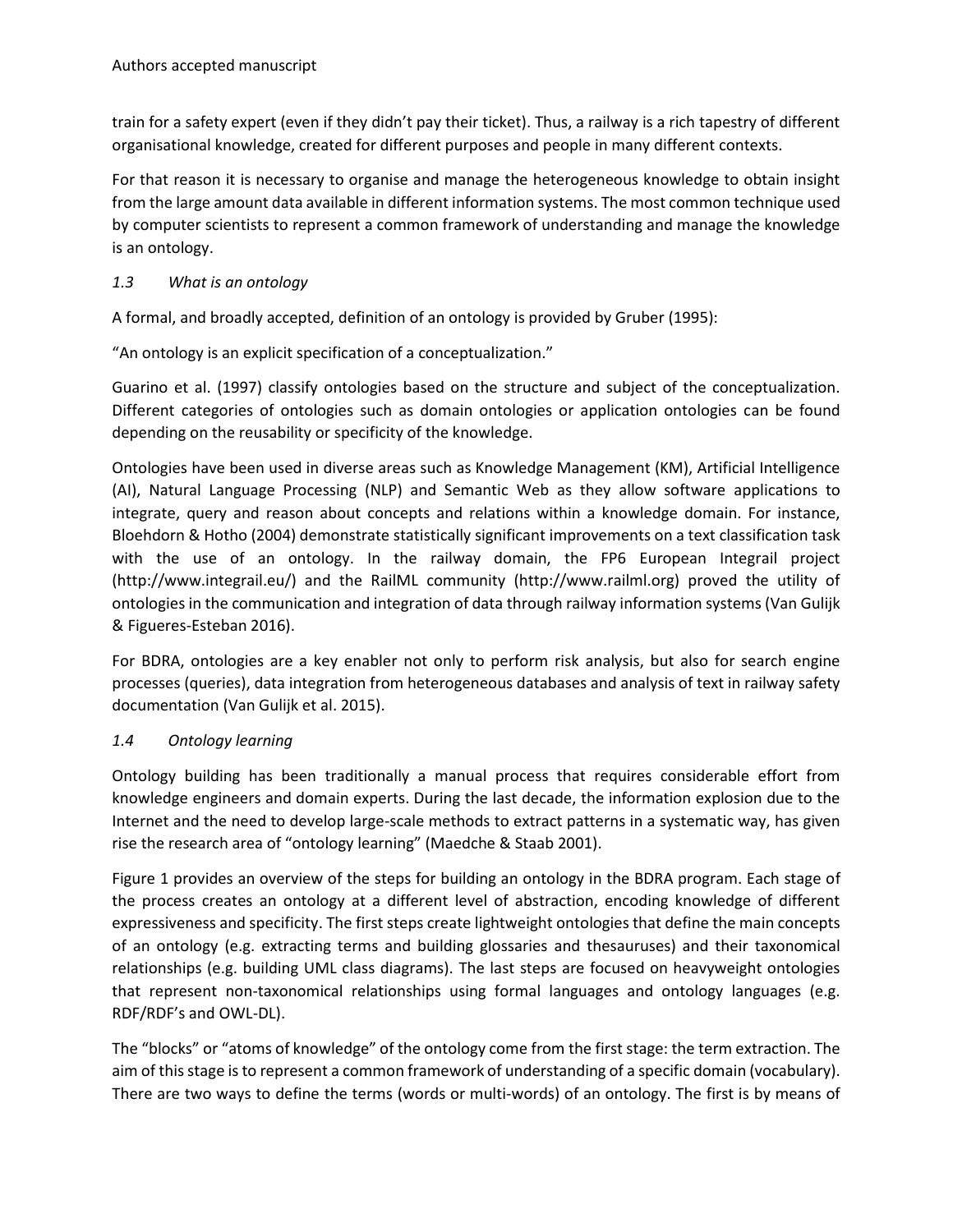expert's elicitation, where domain experts decide the best terms to include in the ontology (Uschold et al. 1998). The second extracts terms from the organisational knowledge represented in text documents (e.g. specifications or standards). The term extraction is based on linguistic (e.g. part-of-speech tagging) or statistical approaches based on frequency and co-occurrence affinity (Biemann 2005; Buitelaar et al. 2005; Wong et al. 2012). The final result is a lightweight ontology in the form of list of terms that represent the key concepts of a domain.



Figure 1. Ontology leaning process.

## *1.5 Visual analytics*

Visual Analytics (VA) is the discipline that combines "…automated analysis techniques with interactive visualizations for an effective understanding, reasoning and decision making on the basis of very large and complex data sets." (Keim et al. 2008). VA can be interpreted as a variant of 'big data analytics' supported by interactive visualisation techniques, that is, VA not only displays results but also drives the analysis process through human judgment (Figueres-Esteban 2015; Figueres-Esteban et al. 2015a; Thomas & Cook 2005).

This manuscript is focused on how VA can support the term extraction process for building ontologies. It is beyond the scope of this manuscript to describe the complete ontology learning process, rather this paper provides the context to explore VA techniques.

#### *1.6 Text analysis*

Three different computing text analysis approaches have been identified for retrieving information from text: thematic, semantic and networks (Popping 2000). Thematic analysis has been the main approach for a long time and it is based on the frequency of concepts (e.g. words or "bag of words") that allows classification of topics of texts. Semantic analysis takes into account the relationships among the concepts encoding the semantic grammar (e.g. subject, verb and object). Network analysis is based on network text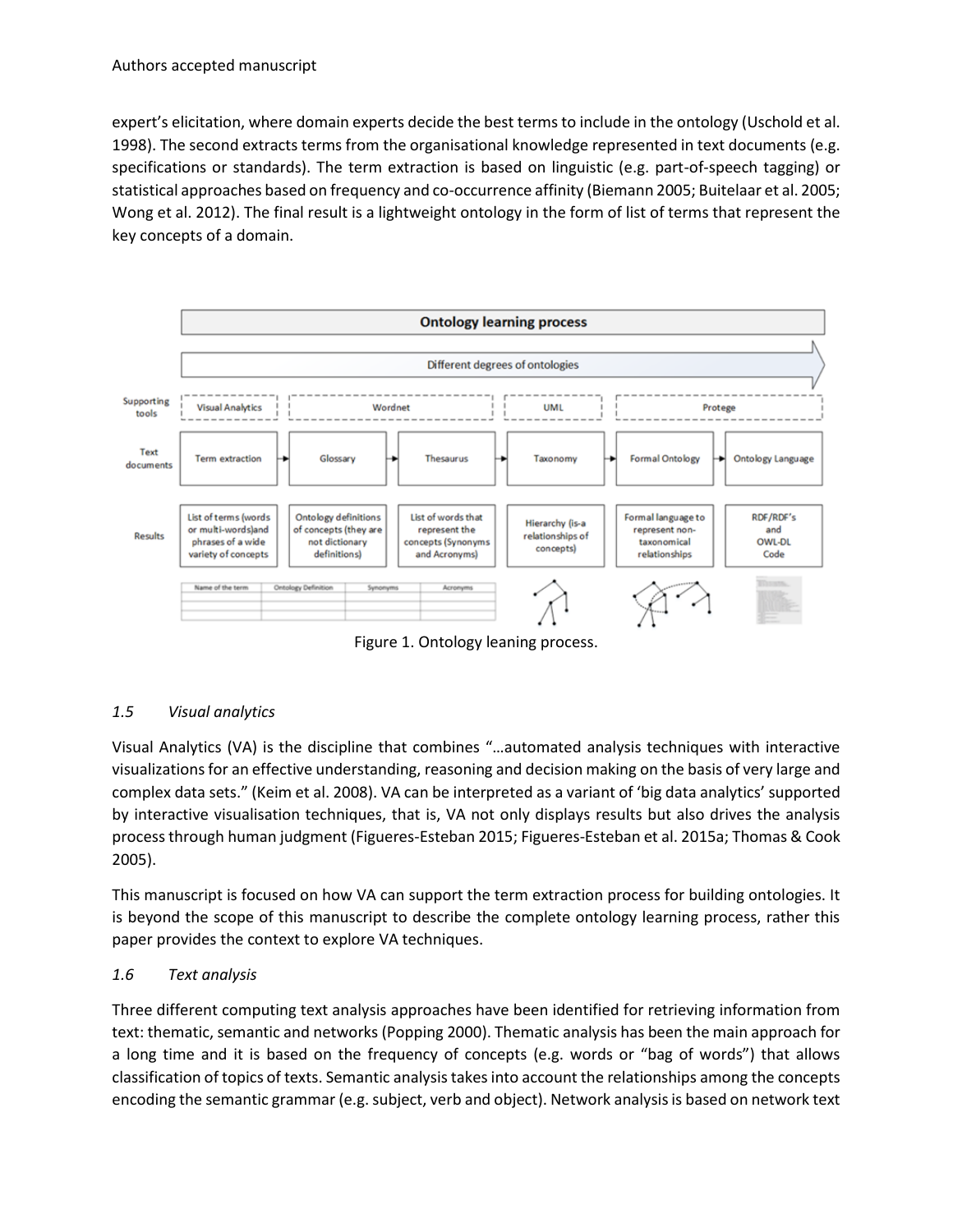analysis to obtain semantically linked concepts. VA techniques supports the third approach to improve the interpretation of text (Figueres-Esteban et al. 2015b; Paranyushkin 2011).

This manuscript explores the benefits of network text analysis to support the construction of ontologies in relation to railway track possession management. A network of terms from a possession management standard is represented to extract the terms of the ontology that will enable the safety learning from events related to possession operations.

## **2 METHODOLOGY**

The railway Rule Book GE/RT8000/T3 (Possession of a running line for engineering work) was selected as information source to extract terms related possession operations. This document is in PDF format with a particular and complex style layout (different types of heads, embedded graphs and margin notes). Although a Python PDF parser was used to extract automatically the text, there was nevertheless need for further manual cleansing of the text.

The NLTK and NetworkX toolkits (Bird et al. 2009; Hagberg et al. 2015) were used to pre-process the text and create the word network. The text was tokenised and tagged using the Stanford Tokeniser and Part-Of-Speech Tagger (Hughes et al. 2015). A context window of size two and distance weighting equal to one was selected to create the directed network (Paranyushkin 2011; Sahlgren 2006). Using these settings the network considered only the links between adjacent words in the right direction and the value of each link was equal to one. Each node corresponds to a word with the Part-Of-Speech tag attribute (Penn Treebank tag).

Gephi software was used to visualise the network of words and perform the analysis based on the degree of the nodes (number of links connecting a node), the weight of the links (the frequency of links between two nodes) and the Part-Of-Speech tag attribute.

The main candidates to represent concepts of an ontology are the nouns or combination of them. The network was filtered using the regular expression that represents the lexico-syntactic pattern of a combination of nouns (tagged with the NN and NNS labels) or proper nouns (tagged with the NNP or NNPS labels).

#### **3 RESULTS**

The resulting network is a directed graph of 542 nodes (words) and 1947 links. The syntactic pattern analysis provided a set of clusters. Figure 2 shows some of those clusters. The first cluster represents a large conglomerate of isolated nodes (Figure 2.a). The remaining clusters represent small graphs that provide multi-word relationships such as bigrams (Figure 2.b, 2.c, and 2.c).

The cluster of isolated nodes shows high degree nodes such as 'PICOP', 'signaller', 'points', 'WSMB', 'SWL', 'ES', 'instructions' or 'section'.

The cluster of bigrams (Figure 2.b) shows strong relationships between the nodes {'Train', 'Register'}, {'Operations', 'Control'}, {'road', 'traffic'} and {'driver', 'permission'} and lower relationships between the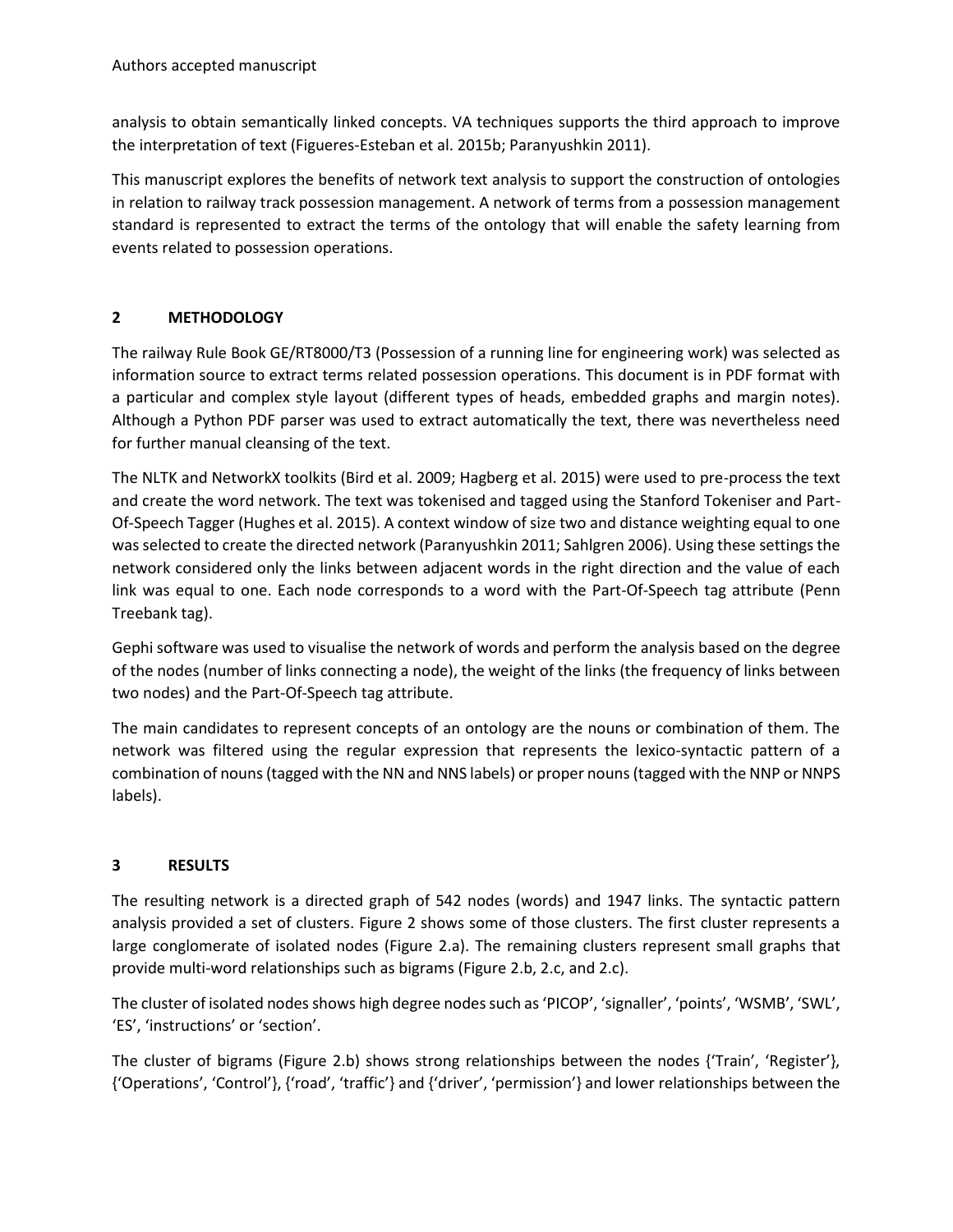nodes {'axle', 'counter'}, {'maximum', 'speed'} and {'ENGINEERING', 'SUPERVISOR'}. The highest degree nodes are driver and permission, although all nodes have a similar degree.

The cluster of the Figure 2.c has strong links between {'work', 'site'}, {'Engineering', 'Notice'}, {'Weekly', 'Operating'} and {'Operating', 'Notice'}. The higher degree nodes are 'line', 'work', 'site', 'engineering' and 'trains'.

The cluster of the Figure 2.d shows strong relationships between the nodes {'block', 'marker'}, {'detonator', 'protection'}, {'possession', 'arrangements') and {'movement', 'authority'}. The highest degree nodes are 'movement', 'possession', 'protection', 'detonator', 'block' and 'marker'.



Figure 2. Sample of clusters that represent a set of nodes (words) and the relationships between them. The size of each node represents its degree.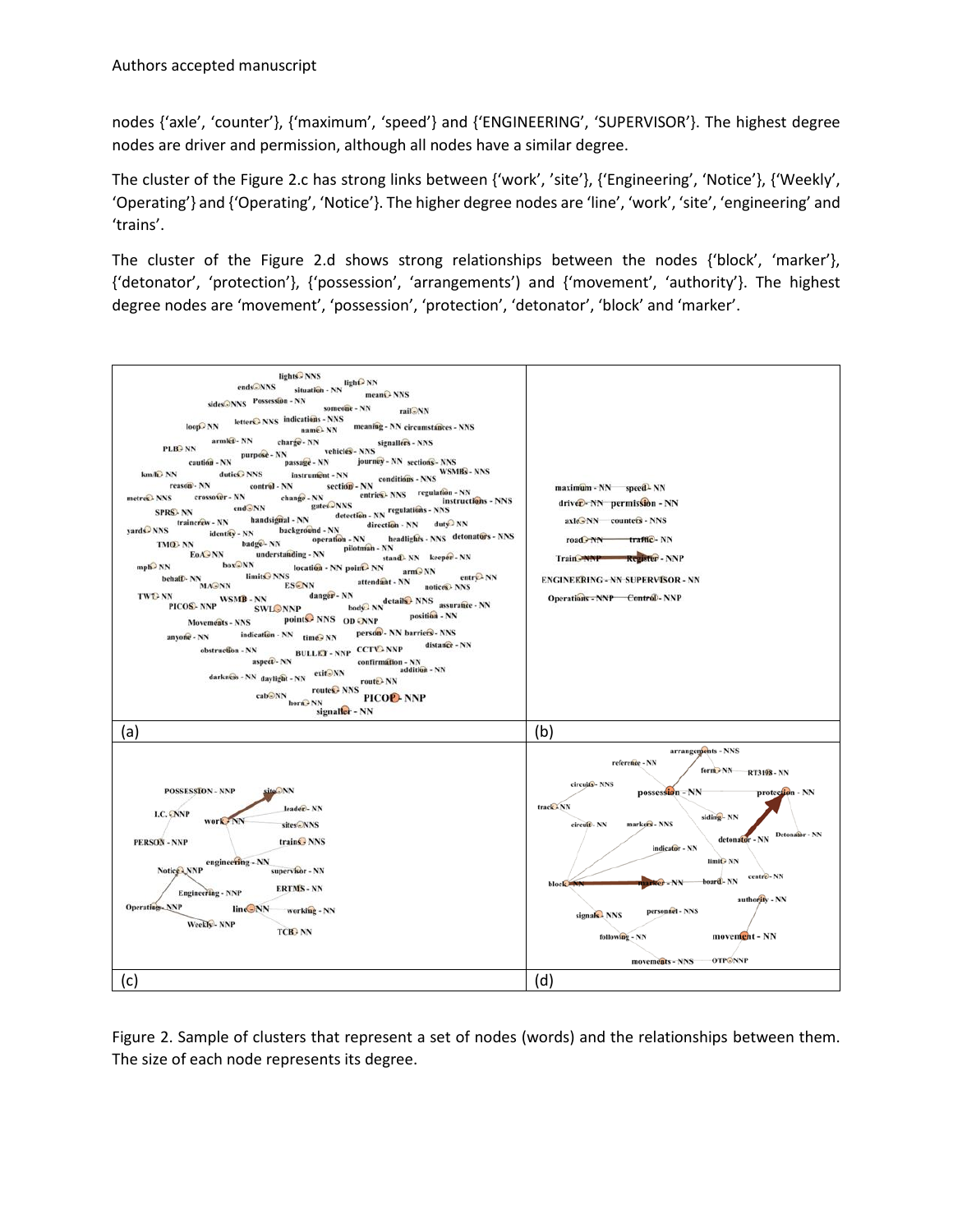#### **4 DISCUSSION**

The lexico-syntactic analysis displays a set of clusters formed by nodes that represent words from the possession standard. Some of these nodes represent the same concept such as {'light', 'lights'}, {'detonator', 'Detonator', 'detonators'}, {'Engineering', 'engineering'}, {'circuit', 'circuits'} or {'signaller', 'signallers'}. This results occurs since the pre-processing did not include the conversion into a common case (for example lowercases), nor text stemming. The network facilitates the detection of acronyms (e.g. 'PICOP', 'SWL' or 'ES') and facilitates the building of paths that provide important concepts represented by multi words such {'Weekly'  $\rightarrow$  'Operating'  $\rightarrow$  'Notice'}, {'PERSON'  $\rightarrow$  'I.C.'  $\rightarrow$  'POSSESSION'} or {'RT3198'  $\rightarrow$  'form'}. Moreover, the network allows detection of different ways to express the same concept such as {'PICOP', 'PERSON'  $\rightarrow$  'I.C.'  $\rightarrow$  'POSSESSION'}. The drawback of this approach is that the weight of some paths is dispersed. In some cases, strong relationships between nodes can provide a clear indication of a candidate concept, for example {'block', 'marker'}. This strong relationship can help identify other, weaker, relationships such as {'block', 'markers'}. However an advantage of VA is that it allows concepts to be identified even when only weak relationships exist; for example {'track', 'circuit'} and {'track', 'circuit's} are both weak relationships, yet when viewed together they indicate a candidate concept. Identifying a concept in this way based only on weak relationships is a clear advantage of VA.

## *4.1 Cluster description*

The resulting clusters provide different types of information from the ontology learning perspective. The cluster of isolated nodes provides a list of words that represent important concepts. The higher degree nodes of this cluster essentially show concepts related to people such as 'PICOP' (person in charge of possession), 'signaller', 'SWL' (safe work leader) or 'ES' (engineering supervisor) and related to places such as 'points' or 'section'. The high degree indicates the importance of the concept in the possession domain and indicated that they are closely related to many other different concepts, and therefore, they appear in different types of contexts (e.g. different sections of the standard). Moreover, this cluster pro-vides a good list of words that describe the same concepts, which support the construction of a lexicon that will be useful in the next steps of the ontology building.

The cluster represented in the Figure 2.b shows a very good candidate of concepts represented by multiwords such as 'Train Register', 'Operations Control', 'road traffic', 'driver permission', 'axle counter' and 'Engineering Supervisor'. The cluster allows to improve the tokenisation process described in Hughes et al. (2015) and it enables future iterations to detect new types of multi-words.

The last two clusters (Figure 2.c and 2.d) represent isolated pieces of the network. These clusters need additional interpretation since it is necessary to analyse different paths to detect multi-words greater than two. The Gephi interactive environment provides a view of the paths of one node, where it is possible to see multi-word terms such as 'Weekly Operating Notice', 'work site', 'Engineering Notice', 'block marker', 'detonator protection', 'siding possession', 'track circuit' and 'possession reference'. Again, the process supports the creation of a vocabulary related to the possession domain and provides valuable information to improve the tokenisation process.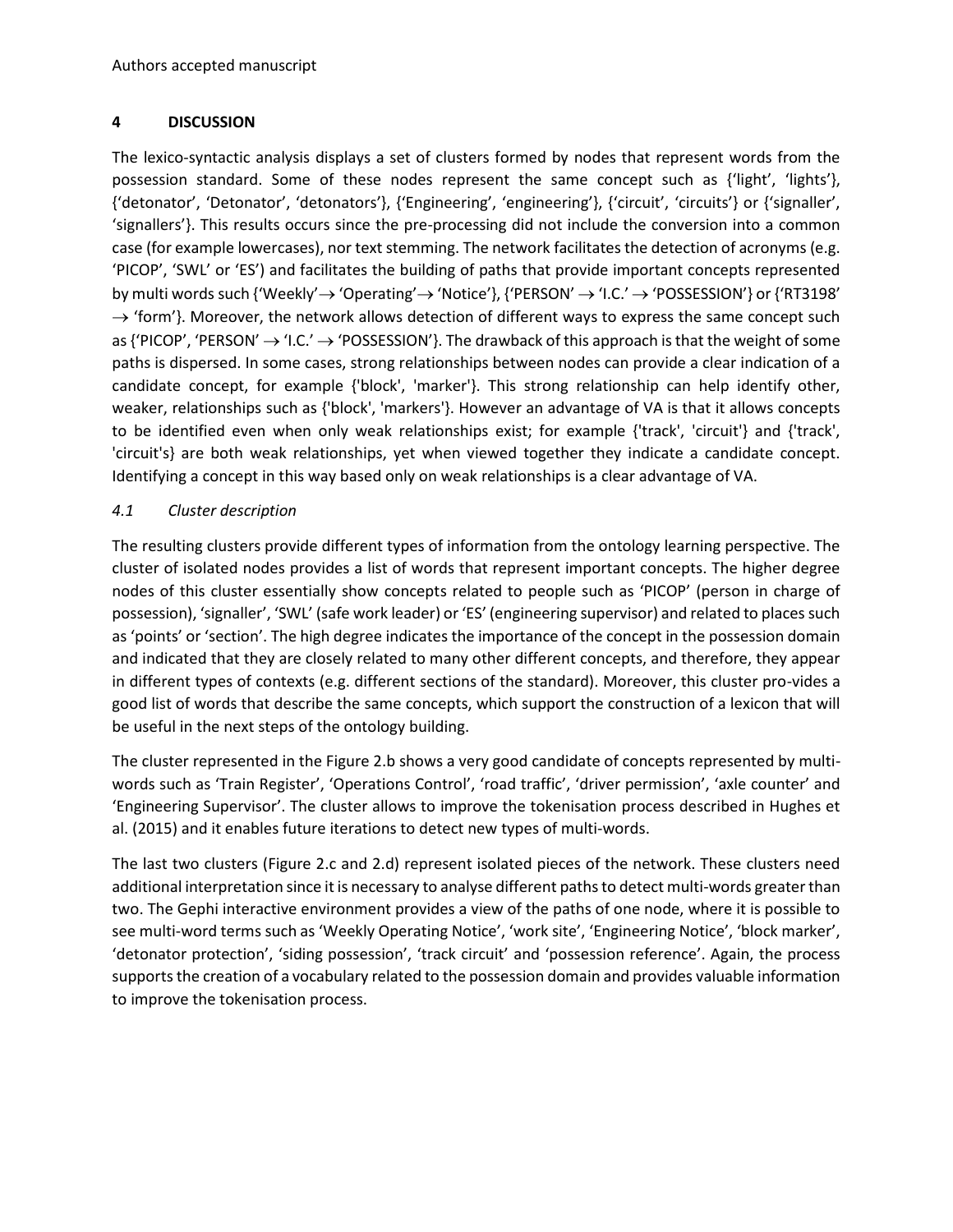## *4.2 VA supporting term extraction.*

Despite recent research efforts, ontology learning systems are still struggling with extracting terms (words or multiple-words), taxonomic relationships (e.g. hyponym or synonym) and non-taxonomic relationship's in arbitrary knowledge domains (Brewster et al. 2002). Statistical approaches are strongly dependent on the frequency of terms in large corpora of text, which can mean that low-frequency terms are ignored regardless of their relevance to the domain. Unfortunately, low frequency multi-words tend to form a significant proportion of the total terms in most texts (Piao et al. 2005).

The approach in this work is different in two ways. Firstly, it explores the benefits of visual analytics to support term extraction when traditional statistical methods would not be suitable since a large corpora of text of the domain is not available. The interactive visualisation environment allows analysts detection of even low-weighted relationships such as 'track circuit' or 'limit board'. This interaction reduces the scattering effect produced by the pre-processing as explained above.

Secondly, the approach reduces the effort required by safety analysts and increases the accuracy to detect important terms from text of a specific domain such as railway, where the identification and use of key concepts and relationships is more critical than if it were an arbitrary knowledge domain.

## *4.3 VA supporting human interaction*

VA is the combination of a set of disciplines that enable data analysis through the interaction of visual representations with human judgment (Figueres-Esteban et al. 2015a). In this case study, the Gephi software has been used to represent the networks of words and interact with them to detect important concepts that would be part of more complex ontologies. However, this is an iterative process. This manuscript has shown a first list of candidates of concepts and multi-word expressions. This list of words would be a source of new tokens for the tokenisation process. Therefore, new networks of words would have to be represented in order to detect new types of concepts or multi-words expressions, refining progressively the list of terms that represent the possession ontology. The criteria to validate and decide the right number of iterations is beyond the scope of this paper since it remains in the ontology field.

## *4.4 Limitations and future work*

Although the open-source VA software allows for text analysis, specific interactions between the graph and the text pre-processing are not possible. For example, interactive functions such as joining two nodes to create new tokens from the graph or automatically updating the network with new tokens would speed up the visual analysis. New specific VA tools for text analysis should be developed for supporting the ontology learning process.

From the ontology perspective, the obtained lightweight ontology comes from a formal document that describes processes related to possession operations. It provides a limited lexicon of concepts that could not match with information on the same topic but from different sources (e.g. Close Call system, Weekly Operating Notices or accident reports related to possession operations). The current results would be a good starting point in order to extend and complete the possession ontology from alternative text data sources that could provide new concepts and enrich the lexicon (e.g. new synonyms, abbreviations and informal or slang terms).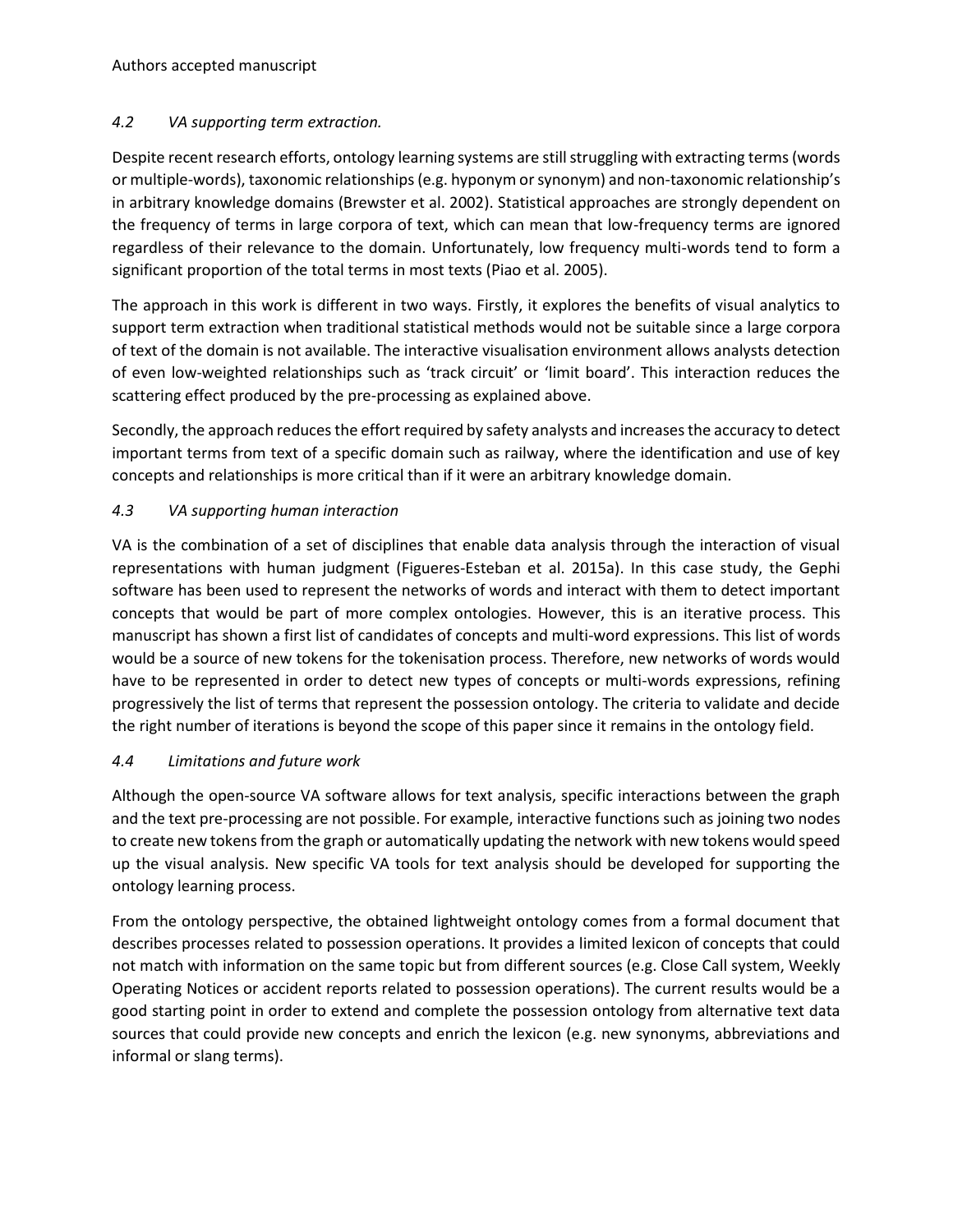#### **5 CONCLUSIONS**

This paper discusses a new research framework based on VA techniques for railway safety domain. In particular, to support the ontology learning process from unstructured text data. The results demonstrate that mature network analysis techniques for text analysis can be applied to extract safety-relevant terms that will be the future 'blocks' of a formal ontology for risk analysis.

On one hand, this method needs additional interpretation of safety analyst to detect the right terms related to the domain. On the other hand, it improves considerably the efficiency of the term extraction and avoid the low frequency gap of the statistical approaches.

This work also demonstrates new possibilities of improving the NLP techniques, such as the creation of new tokens, which can improve the text analysis techniques for risk analysis.

#### **6 ACKNOLEDGEMENTS**

The work reported in this paper was undertaken under the Strategic Partnership between the University of Huddersfield and RSSB.

#### **7 REFERENCES**

Biemann, C., 2005. Ontology Learning from Text: A Survey of Methods. LDV-Forum, 20, pp.75–93.

Bird, S., Klein, E. & Loper, E., 2009. Natural Language Processing with Python, O'Reilly Media, Inc.

Bloehdorn, S. & Hotho, a., 2004. Text classification by boosting weak learners based on terms and concepts. Fourth IEEE International Conference on Data Mining (ICDM'04), pp.4–7.

Brewster, C., Ciravegna, F. & Wilks, Y., 2002. User-Centred Ontology Learning for Knowledge Management. In LNCS 2553. pp. 203–207.

Buitelaar, P., Cimiano, P. & Magnini, B., 2005. Ontology Learning from Text : An Overview. In Ontology Learning from Text: Methods, Applications and Evaluation. IOS Press, pp. 3–12.

Figueres-Esteban, M., 2015. Visualisation and Risk Communication in Railway Big Data Risk Analysis (BDRA): Literature Review.

Figueres-Esteban, M., Hughes, P. & Van Gulijk, C., 2015a. The role of data visualization in Railway Big Data Risk Analysis. In Proceedings of the 25th European Safety and Reliability Conference, ESREL 2015. p. 7.

Figueres-Esteban, M., Hughes, P. & Van Gulijk, C., 2015b. Visualising Close Call in railways: a step towards Big Data Risk Analysis. In Fifth International Rail Human Factors Conference. pp. 725–734.

Gruber, T.R., 1995. Toward principles for the design of ontologies used for knowledge sharing. International Journal of Human-Computer Studies, 43, pp.907–928. Available at: http://dx.doi.org/10.1006/ijhc.1995.1081.